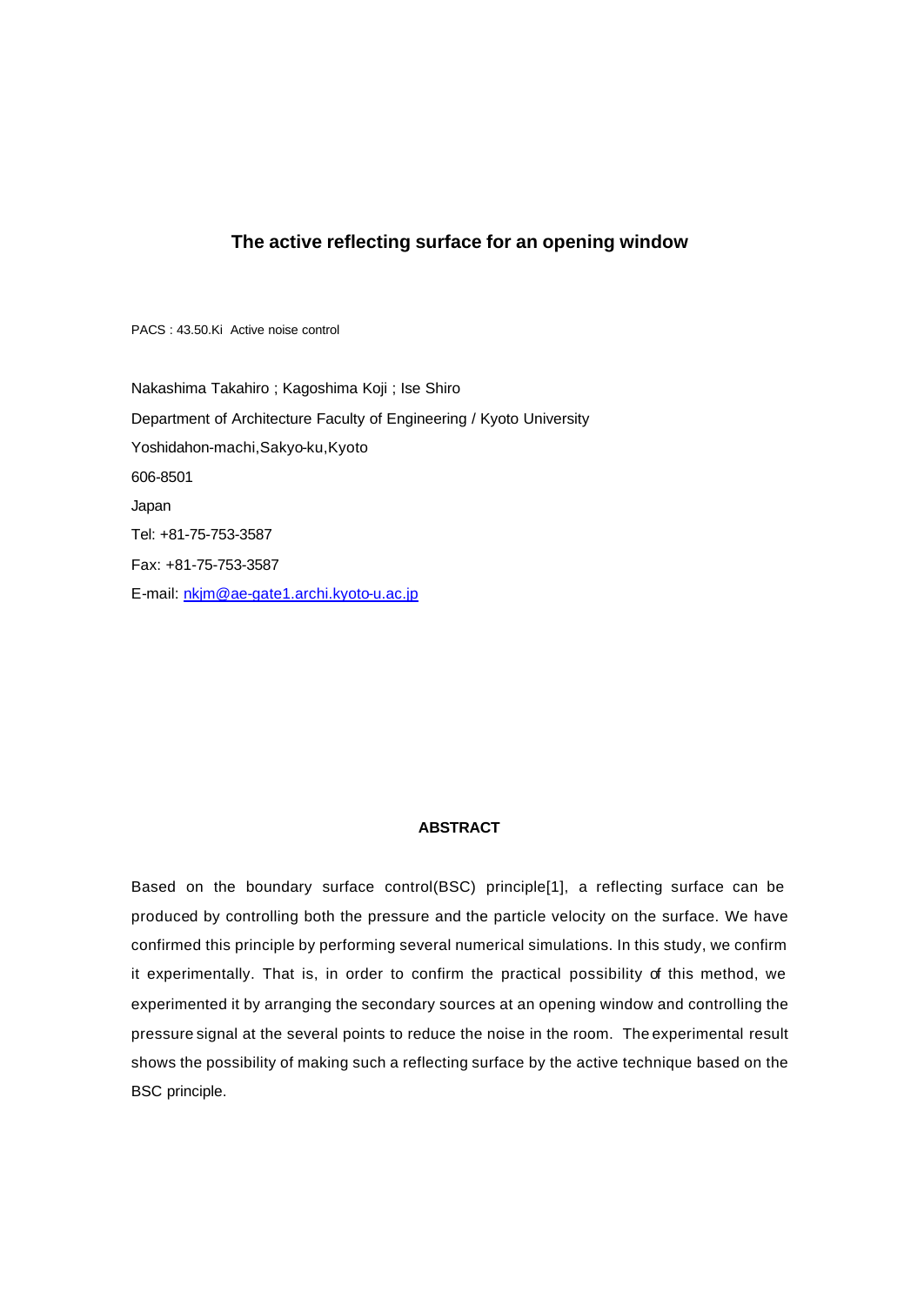### **INTRODUCTION**

In the three dimensional sound field, it has been known that the point cancellation can make a quiet zone within a certain small volume around an error microphone. By increasing the number of the error microphones and locating them closely, the quiet zone can be widened. Considering a practical use, however, it is not convenient to locate the error microphones at the center of the quiet zone. As an alternative principle to make a quiet zone in the three dimensional sound field, the BSC principle enables us to locate the error microphones outside of the quiet zone because the system based on this method can make the reflecting surface at the error microphones. We have confirmed this method numerically[2]. Then, in this study, we conducted the following experiment to confirm the effectiveness of this method.

#### **EXPERIMENT**

We constructed an active noise control(ANC) system which makes a reflecting surface at the opening window to reduce the noise transferring from outside.

**Principle** Based on the BSC principle, if the pressure and the particle velocity are perfectly canceled at all the point on an enclosed surface, it is possible to cancel the pressure perfectly within the area enclosed by the surface. Additionally considering the uniqueness of the solution in a boundary value problem, it turns out that if one is determined, the other is simultaneously determined[3]. Therefore, by canceling only the pressure on the surface, it is possible to cancel the pressure within an area. However, it is impossible to monitor the pressure signal at all the point on the surface, because the error microphone can not be located at all the point on the surface. The other words, we must discretize the surface to locate the error microphone at each element of the surface. In the recent study, it is known that the element size should be smaller than the half-wavelength of the noise considered to obtain enough effectiveness of the ANC.

**Setup** An experiment was carried in a room with a dimension of 5.3 x 7.4 x 4 m and six windows as shown in Fig.1. One of the windows opened and the others closed. The size of the window was  $1 \times 1$  m. The noise source was located outside of the room, 3m away from the opening window.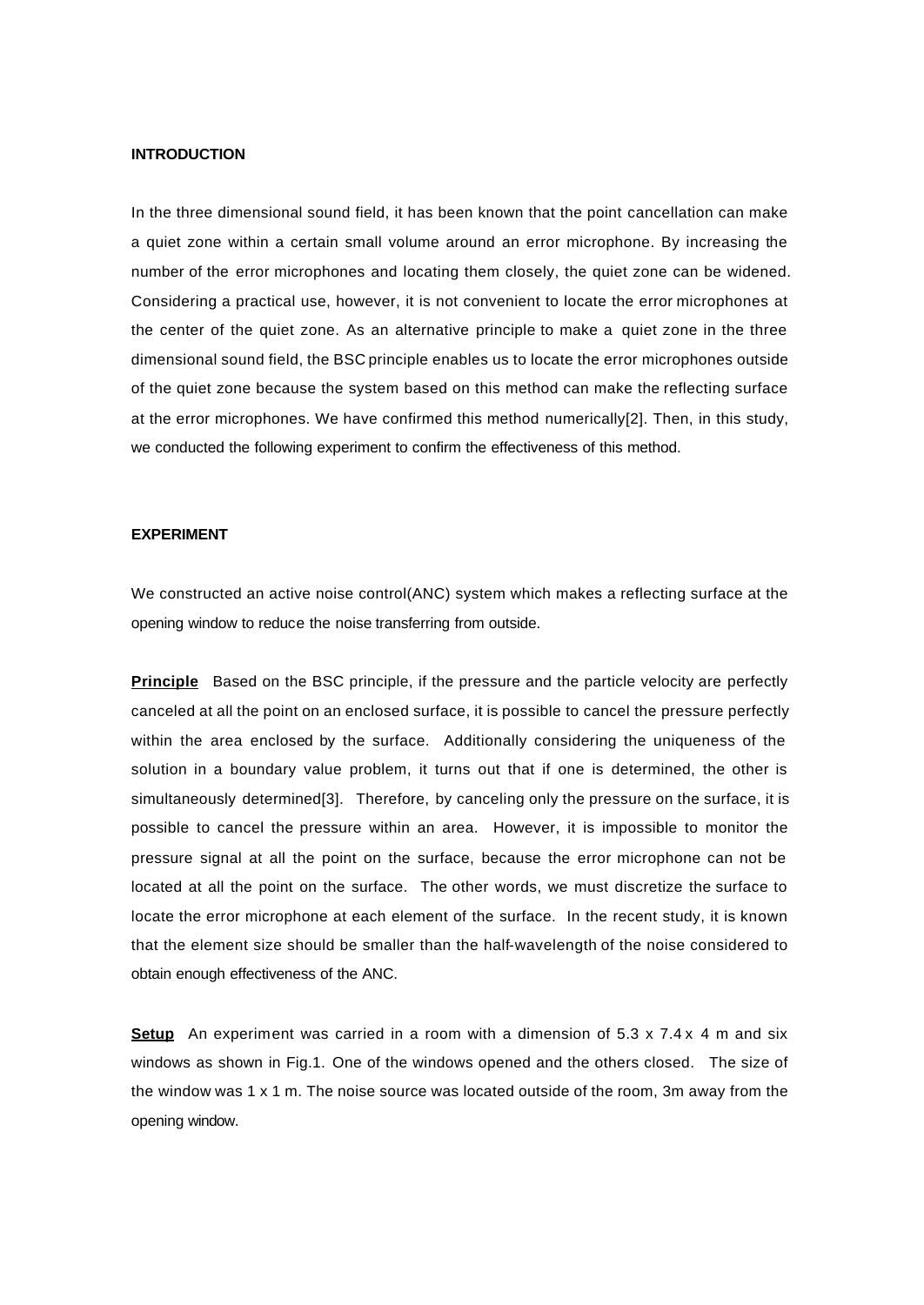

Fig.1 – Experimental setup

The ANC system, which consists of 16 loudspeakers as secondary sources and 16 microphones as error microphones, was located at the opening window. As shown in Fig. 2, 4 x 4 secondary sources and error microphones equally spaced on two parallel planes. The secondary sources were located at 5 cm away from the error microphones and faced inside. In this system, we didn't adopt the MELMS algorithm because of the save of the calculation cost. That is, the ANC system consists of 16 single channel systems and we controlled the pressure signal at the error microphone by the nearest secondary source independently by using 16 single channel controllers. Because we didn't adopt MELMS algorithm, each module can disturb the other modules. To avoid it, we located the error microphone closed to the secondary source. The control algorithm was filtered-x LMS algorithm which was implemented on an ADSP-2181 digital signal processing board. The sampling frequency was 6 kHz, the taps of the FIR filter was 768 and the step size parameter was 0.001. A picture of the ANC system is shown in Fig.3.

Because we assumed to control the traffic noise, 210-710 Hz band-limited white noise was radiated from the loudspeaker.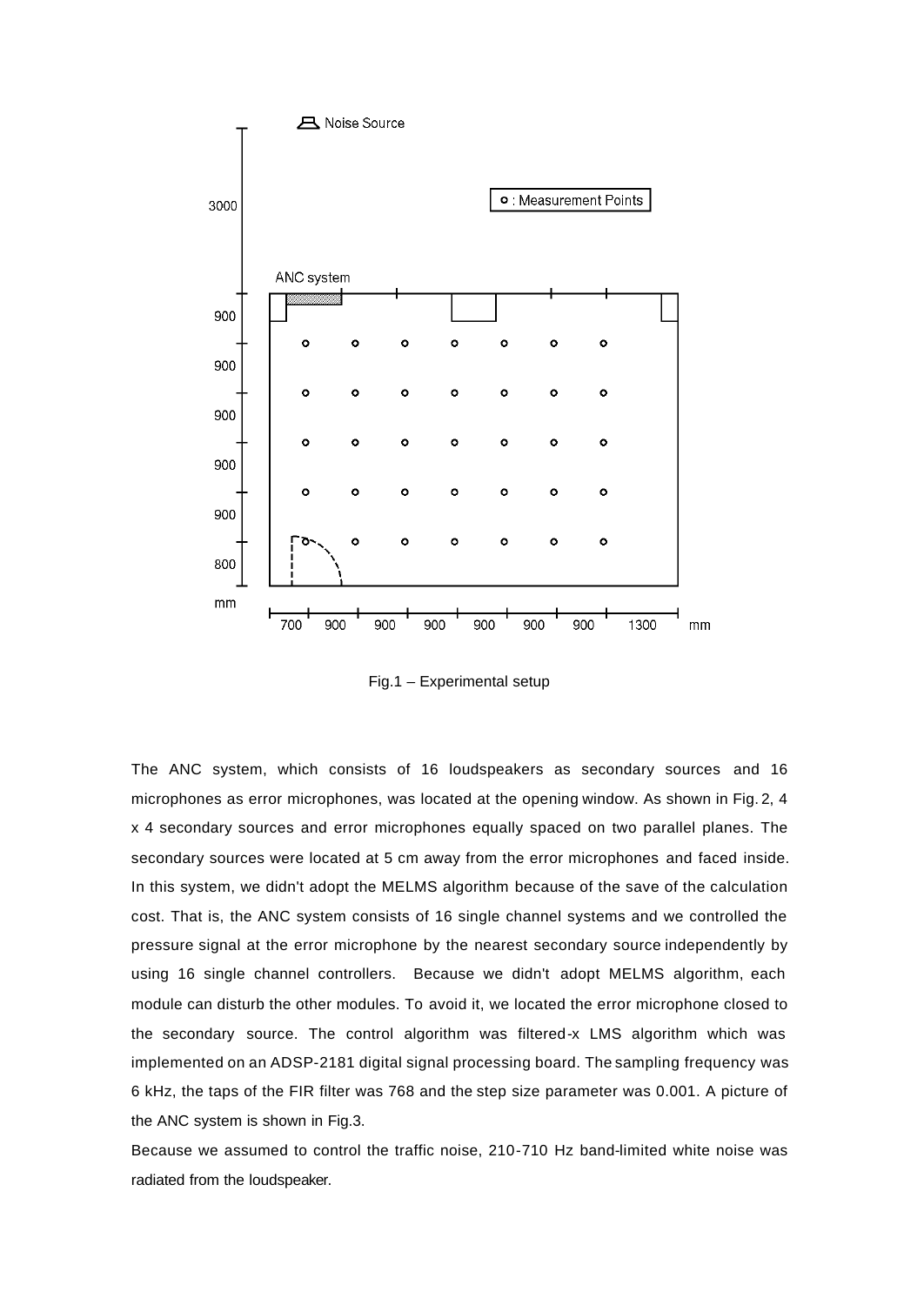

Fig.2 – arrangement of the error microphones and the secondary sources



Fig.3 – picture of the ANC system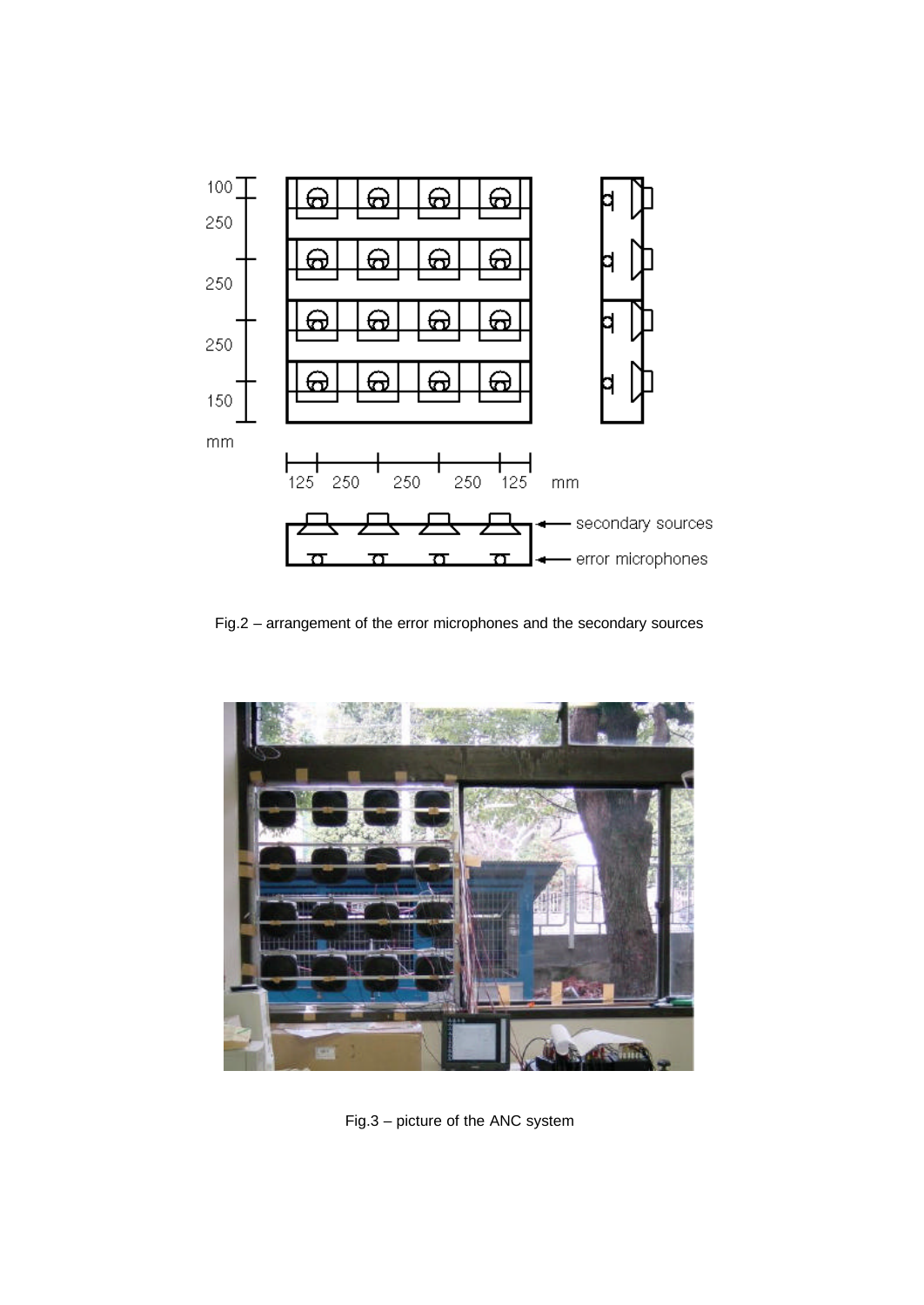**Result** Fig. 4 shows the averaged relative S.P.L. of the error microphones with control and without control. The noise was reduced by about 10dB over the frequency range of the noise.

We measured A-weighted sound pressure level with control and without control at 7 x 5 measurement points arranged at intervals of 90cm on 100cm above the floor as shown in Fig.1. Fig.5 shows the contour map of the effectiveness of the ANC in the room. The largest effectiveness about 5.6dBA was obtained at the nearest measurement point to the ANC system. The effectiveness was more than 2dBA over most of the area in the measurement plane, and there was no place where the sound pressure level with control is larger than that without control. The result of our experiment shows that we can produce the active reflecting surface at the opening window by using this method.



Fig.4 – the averaged S.P.L. of the error microphones